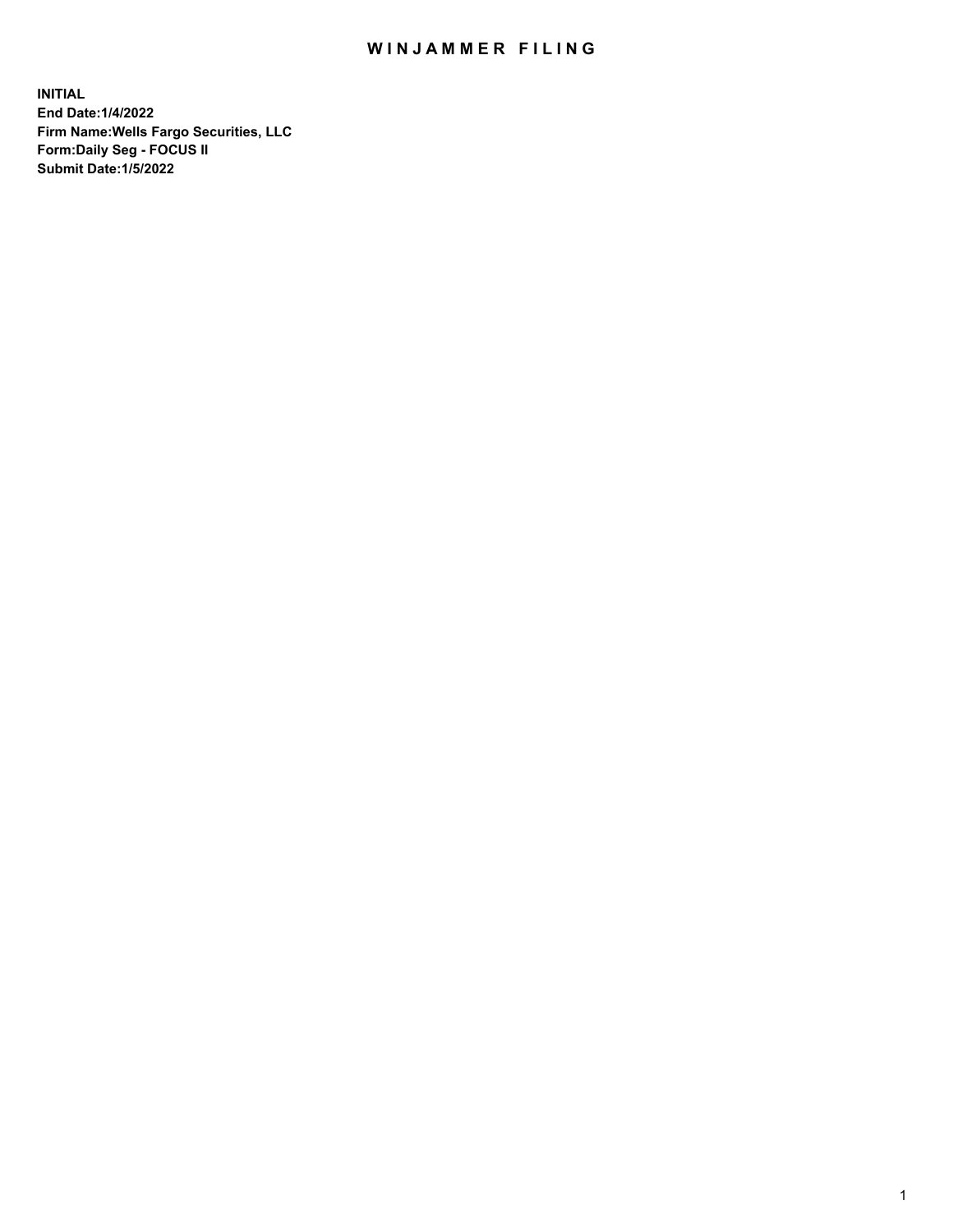**INITIAL End Date:1/4/2022 Firm Name:Wells Fargo Securities, LLC Form:Daily Seg - FOCUS II Submit Date:1/5/2022 Daily Segregation - Cover Page**

| Name of Company                                                                                                                                                                                                                                                                                                                | <b>Wells Fargo Securities LLC</b>              |
|--------------------------------------------------------------------------------------------------------------------------------------------------------------------------------------------------------------------------------------------------------------------------------------------------------------------------------|------------------------------------------------|
| <b>Contact Name</b>                                                                                                                                                                                                                                                                                                            | <b>James Gnall</b>                             |
| <b>Contact Phone Number</b>                                                                                                                                                                                                                                                                                                    | 917-699-6822                                   |
| <b>Contact Email Address</b>                                                                                                                                                                                                                                                                                                   | james.w.gnall@wellsfargo.com                   |
| FCM's Customer Segregated Funds Residual Interest Target (choose one):<br>a. Minimum dollar amount: ; or<br>b. Minimum percentage of customer segregated funds required:%; or<br>c. Dollar amount range between: and; or<br>d. Percentage range of customer segregated funds required between:% and%.                          | 115,000,000<br><u>0</u><br>0 Q<br>00           |
| FCM's Customer Secured Amount Funds Residual Interest Target (choose one):<br>a. Minimum dollar amount: ; or<br>b. Minimum percentage of customer secured funds required:%; or<br>c. Dollar amount range between: and; or<br>d. Percentage range of customer secured funds required between:% and%.                            | 30,000,000<br><u>0</u><br>00<br>0 <sub>0</sub> |
| FCM's Cleared Swaps Customer Collateral Residual Interest Target (choose one):<br>a. Minimum dollar amount: ; or<br>b. Minimum percentage of cleared swaps customer collateral required:% ; or<br>c. Dollar amount range between: and; or<br>d. Percentage range of cleared swaps customer collateral required between:% and%. | 340,000,000<br><u>0</u><br><u>00</u><br>00     |

Attach supporting documents CH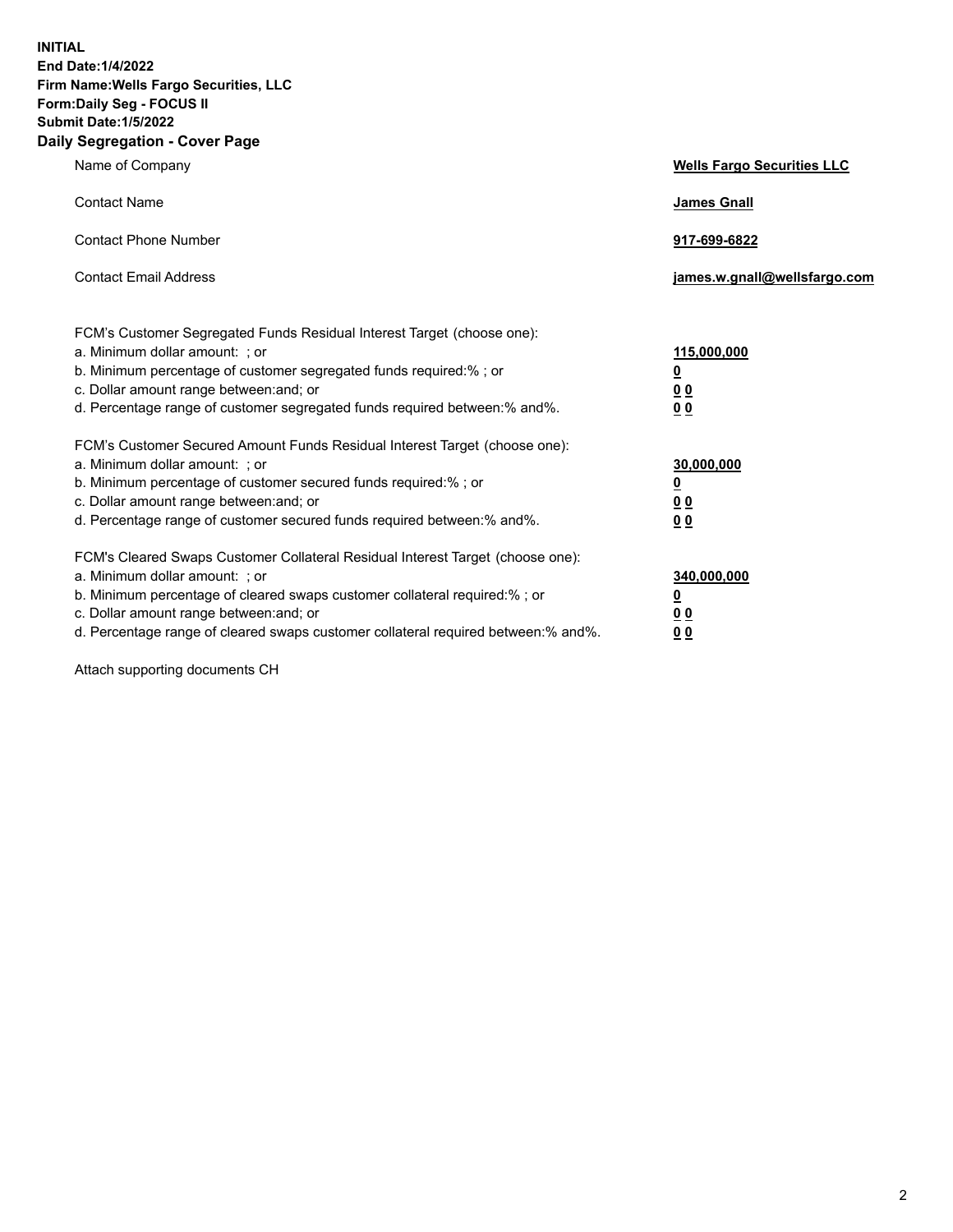**INITIAL End Date:1/4/2022 Firm Name:Wells Fargo Securities, LLC Form:Daily Seg - FOCUS II Submit Date:1/5/2022 Daily Segregation - Secured Amounts** Foreign Futures and Foreign Options Secured Amounts Amount required to be set aside pursuant to law, rule or regulation of a foreign government or a rule of a self-regulatory organization authorized thereunder **0** [7305] 1. Net ledger balance - Foreign Futures and Foreign Option Trading - All Customers A. Cash **163,527,206** [7315] B. Securities (at market) **196,153,847** [7317] 2. Net unrealized profit (loss) in open futures contracts traded on a foreign board of trade **41,306,650** [7325] 3. Exchange traded options a. Market value of open option contracts purchased on a foreign board of trade **3,163** [7335] b. Market value of open contracts granted (sold) on a foreign board of trade **0** [7337] 4. Net equity (deficit) (add lines 1. 2. and 3.) **400,990,866** [7345] 5. Account liquidating to a deficit and account with a debit balances - gross amount **5,375,316** [7351] Less: amount offset by customer owned securities **-5,331,466** [7352] **43,850** [7354] 6. Amount required to be set aside as the secured amount - Net Liquidating Equity Method (add lines 4 and 5) 7. Greater of amount required to be set aside pursuant to foreign jurisdiction (above) or line 6. FUNDS DEPOSITED IN SEPARATE REGULATION 30.7 ACCOUNTS 1. Cash in banks A. Banks located in the United States **68,590,339** [7500] B. Other banks qualified under Regulation 30.7 **16,813,615** [7520] **85,403,954** 2. Securities A. In safekeeping with banks located in the United States **130,956,547** [7540] B. In safekeeping with other banks qualified under Regulation 30.7 **0** [7560] **130,956,547** [7570] 3. Equities with registered futures commission merchants A. Cash **49,510,351** [7580] B. Securities **65,197,304** [7590] C. Unrealized gain (loss) on open futures contracts **-1,937,987** [7600] D. Value of long option contracts **3,163** [7610] E. Value of short option contracts **0** [7615] **112,772,831** [7620] 4. Amounts held by clearing organizations of foreign boards of trade A. Cash **0** [7640] B. Securities **0** [7650] C. Amount due to (from) clearing organization - daily variation **0** [7660] D. Value of long option contracts **0** [7670] E. Value of short option contracts **0** [7675] **0** [7680] 5. Amounts held by members of foreign boards of trade A. Cash **-50,858,315** [7700] B. Securities **190,074,538** [7710] C. Unrealized gain (loss) on open futures contracts **52,068,194** [7720] D. Value of long option contracts **0** [7730]

- E. Value of short option contracts **0** [7735] **191,284,417** [7740]
- 6. Amounts with other depositories designated by a foreign board of trade **0** [7760]
- 7. Segregated funds on hand **0** [7765]
- 8. Total funds in separate section 30.7 accounts **520,417,749** [7770]
- 9. Excess (deficiency) Set Aside for Secured Amount (subtract line 7 Secured Statement Page 1 from Line 8)
- 10. Management Target Amount for Excess funds in separate section 30.7 accounts **30,000,000** [7780]
- 11. Excess (deficiency) funds in separate 30.7 accounts over (under) Management Target **89,383,033** [7785]

**401,034,716** [7355] **401,034,716** [7360] [7530]

**119,383,033** [7380]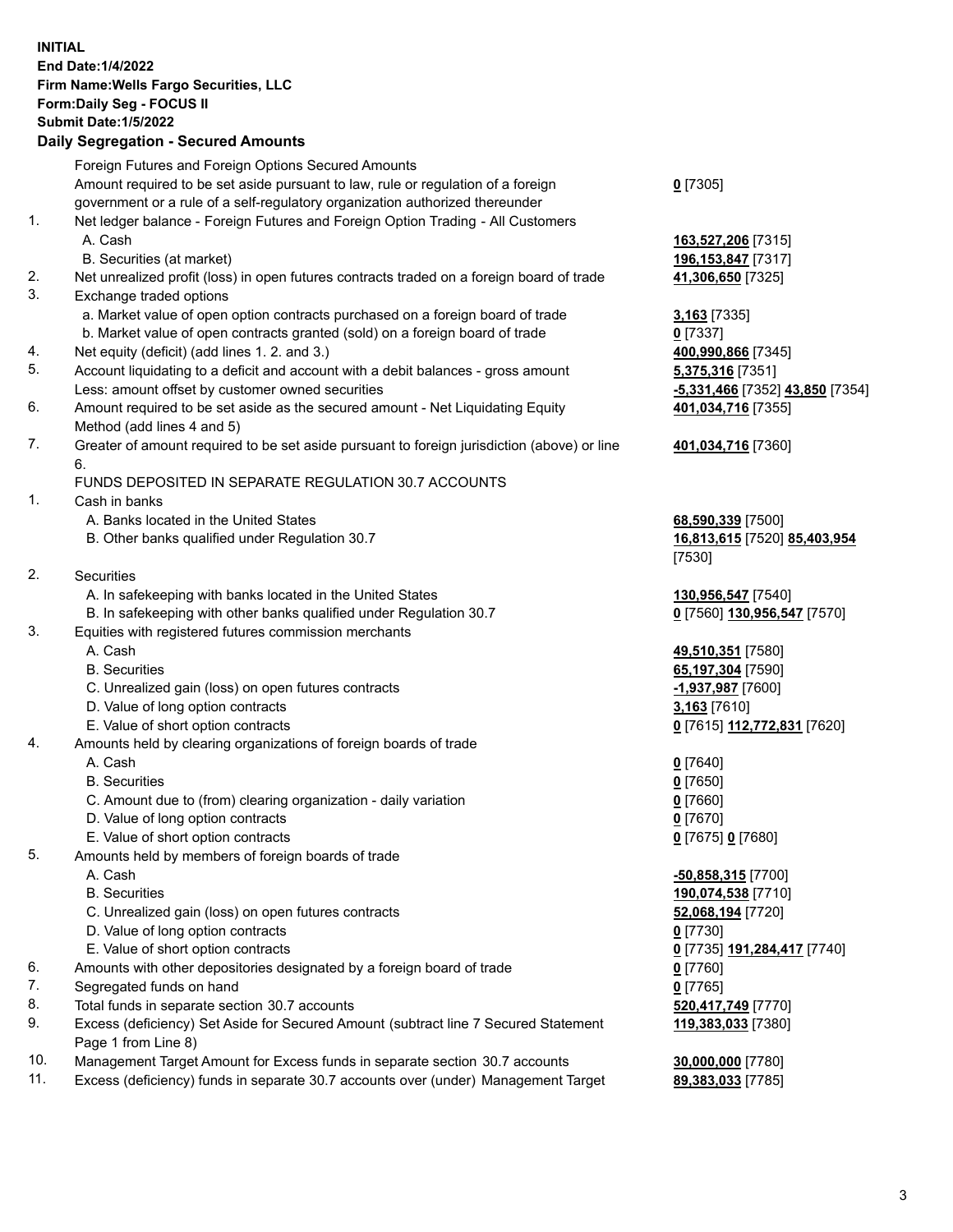|          | <b>INITIAL</b><br>End Date: 1/4/2022<br>Firm Name: Wells Fargo Securities, LLC<br>Form: Daily Seg - FOCUS II<br><b>Submit Date: 1/5/2022</b><br>Daily Segregation - Segregation Statement                                                                             |                                                                           |
|----------|-----------------------------------------------------------------------------------------------------------------------------------------------------------------------------------------------------------------------------------------------------------------------|---------------------------------------------------------------------------|
|          | SEGREGATION REQUIREMENTS(Section 4d(2) of the CEAct)                                                                                                                                                                                                                  |                                                                           |
| 1.       | Net ledger balance<br>A. Cash<br>B. Securities (at market)                                                                                                                                                                                                            | 3,086,184,734 [7010]<br>2,141,760,329 [7020]                              |
| 2.       | Net unrealized profit (loss) in open futures contracts traded on a contract market                                                                                                                                                                                    | 204,393,818 [7030]                                                        |
| 3.<br>4. | Exchange traded options<br>A. Add market value of open option contracts purchased on a contract market<br>B. Deduct market value of open option contracts granted (sold) on a contract market<br>Net equity (deficit) (add lines 1, 2 and 3)                          | 973,099,619 [7032]<br>-954,799,716 [7033]<br>5,450,638,784 [7040]         |
| 5.       | Accounts liquidating to a deficit and accounts with<br>debit balances - gross amount<br>Less: amount offset by customer securities                                                                                                                                    | 54,213,388 [7045]<br><mark>-54,149,611</mark> [7047] <b>63,777</b> [7050] |
| 6.       | Amount required to be segregated (add lines 4 and 5)<br>FUNDS IN SEGREGATED ACCOUNTS                                                                                                                                                                                  | 5,450,702,561 [7060]                                                      |
| 7.       | Deposited in segregated funds bank accounts<br>A. Cash<br>B. Securities representing investments of customers' funds (at market)<br>C. Securities held for particular customers or option customers in lieu of cash (at<br>market)                                    | 226,509,848 [7070]<br>610,196,865 [7080]<br>256,173,201 [7090]            |
| 8.       | Margins on deposit with derivatives clearing organizations of contract markets<br>A. Cash<br>B. Securities representing investments of customers' funds (at market)<br>C. Securities held for particular customers or option customers in lieu of cash (at<br>market) | 2,596,605,202 [7100]<br>249,510,829 [7110]<br>1,885,587,128 [7120]        |
| 9.       | Net settlement from (to) derivatives clearing organizations of contract markets                                                                                                                                                                                       | 60,458,893 [7130]                                                         |
| 10.      | Exchange traded options<br>A. Value of open long option contracts<br>B. Value of open short option contracts                                                                                                                                                          | 973,099,619 [7132]<br>-954,799,716 [7133]                                 |
| 11.      | Net equities with other FCMs<br>A. Net liquidating equity<br>B. Securities representing investments of customers' funds (at market)<br>C. Securities held for particular customers or option customers in lieu of cash (at<br>market)                                 | $0$ [7140]<br>$0$ [7160]<br>$0$ [7170]                                    |
| 12.      | Segregated funds on hand                                                                                                                                                                                                                                              | $0$ [7150]                                                                |
| 13.      | Total amount in segregation (add lines 7 through 12)                                                                                                                                                                                                                  | 5,903,341,869 [7180]                                                      |
| 14.      | Excess (deficiency) funds in segregation (subtract line 6 from line 13)                                                                                                                                                                                               | 452,639,308 [7190]                                                        |
| 15.      | Management Target Amount for Excess funds in segregation                                                                                                                                                                                                              | 115,000,000 [7194]                                                        |
| 16.      | Excess (deficiency) funds in segregation over (under) Management Target Amount<br>Excess                                                                                                                                                                              | 337,639,308 [7198]                                                        |